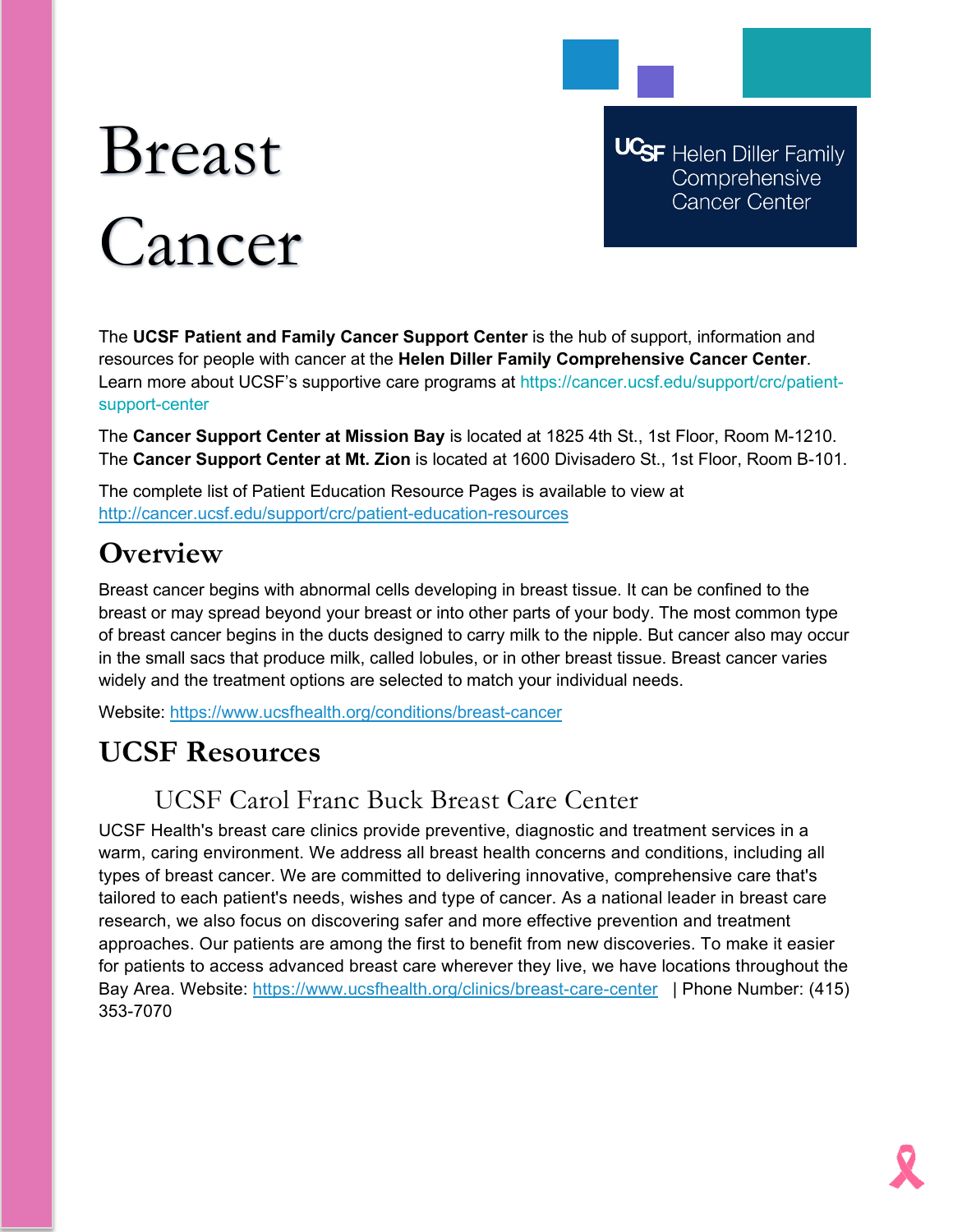# **Publications**

### Cancer Support Community

"Frankly Speaking About Cancer" Series: These books provide information about a variety of topics important to people with breast cancer. Download or order for free: Website: [https://orders.cancersupportcommunity.org](https://orders.cancersupportcommunity.org/)

## Living Beyond Breast Cancer

"Guides to Understanding Breast Cancer" Series: These books and brochures for women newly diagnosed with early-stage breast cancer and women with metastatic (advanced) breast cancer. Read online or order for free: Website: [https://www.lbbc.org/get-support/print/guides-to](https://www.lbbc.org/get-support/print/guides-to-understanding)[understanding](https://www.lbbc.org/get-support/print/guides-to-understanding)

#### National Cancer Institute

"Breast Cancer Treatment":<https://www.cancer.gov/types/breast/patient/breast-treatment-pdq> " Surgery Choices for Women with DCIS or Breast Cancer": <https://www.cancer.gov/types/breast/surgery-choices>

#### National Comprehensive Cancer Network:

"NCCN Guidelines for Patients": These publications by NCCN are easy-to-understand resources based on the same clinical practice guidelines used by health care professionals to treat a patient with cancer. Website:<https://www.nccn.org/patients/guidelines/cancers.aspx#breast>

#### UCSF Cancer Resource Center

"Nutrition & Breast Cancer" Website: [http://cancer.ucsf.edu/\\_docs/crc/nutrition\\_breast.pdf](http://cancer.ucsf.edu/_docs/crc/nutrition_breast.pdf)

# **Organizations**

# ABCD (After Breast Cancer Diagnosis)

Features Match Mentoring, a one-on-one peer support program for patients, families and friends by telephone. Website:<http://www.abcdbreastcancersupport.org/> | Phone Number: 800-977-4121

## American Cancer Society (ACS) – Breast Cancer

At the American Cancer Society, we're on a mission to free the world from cancer. Until we do, we'll be funding and conducting research, sharing expert information, supporting patients, and spreading the word about prevention. All so you can live longer — and better. Website: <https://www.cancer.org/cancer/breast-cancer.html> | Phone Number: 800.227.2345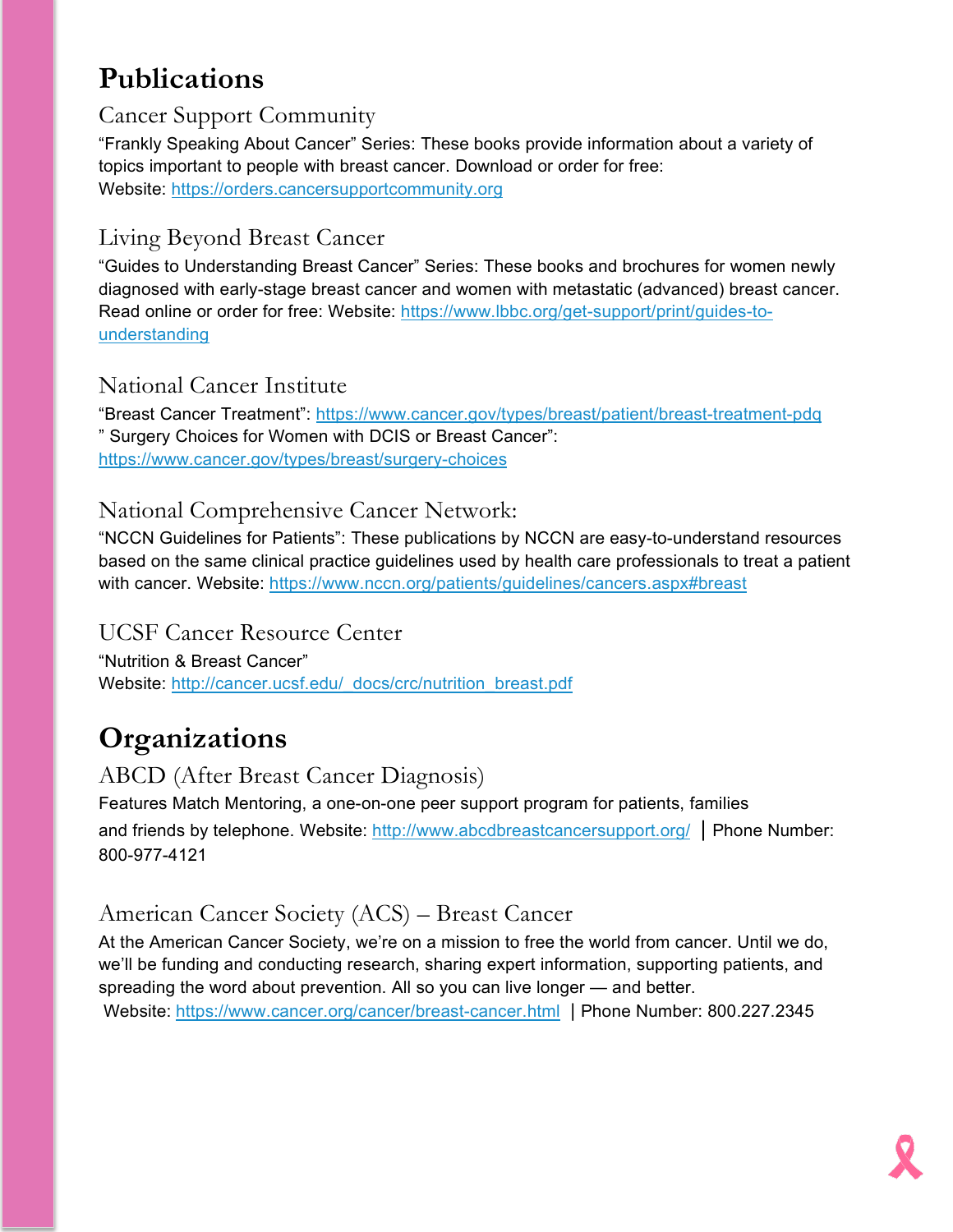## Bay Area Cancer Connections

BACC provides education and personalized support services such as support groups, classes, "The Boutique," buddy program and helpline. Located in Palo Alto, but services are available to anyone. All services are free. Website:<http://bcconnections.org/> | Phone Number: 650-326-6686

## Bay Area Young Survivors (BAYS)

A support and action group for young women in the Bay Area living with breast cancer. BAYS sponsors monthly support group meetings, online connections and local events. Website:<http://www.baysnet.org/>

#### Breast Cancer Action

Grassroots education and advocacy group which works toward more effective and less toxic treatments; decreasing environmental exposures that put people at risk for breast cancer; creating awareness of causes leading to disparities in outcomes

Website:<http://bcaction.org/> | Phone Number: 877-278-6722

#### Breastcancer.org

Provides reliable, complete and up-to-date information about all aspects of breast cancer. Website: [www.breastcancer.org](http://www.breastcancer.org/)

#### BreastCancerTrials.org

Helps people find studies that are right for them. Lists all US-based clinical trials that are currently open. Website:<http://www.breastcancertrials.org/> | Phone Number: 415-476-5777

## Cancer Support Community – Breast Cancer

As the largest professionally led nonprofit network of cancer support worldwide, the Cancer Support Community is dedicated to ensuring that all people impacted by cancer are empowered by knowledge, strengthened by action, and sustained by community.

Website:<https://www.cancersupportcommunity.org/breast-cancer> | Phone Number: 888-793-9355

## Living Beyond Breast Cancer

LBBC focuses on providing trusted breast cancer information and creating community both online and through events. Helpline calls are answered by people who have

experienced breast cancer. Website:<http://www.lbbc.org/> | Phone Number: 888-753-5222

#### Metastatic Breast Cancer Network

MBCN is an all-volunteer patient advocacy group focused on the concerns of women and men living with metastatic breast cancer. Website:<http://mbcn.org/> Phone Number: 888-500-0370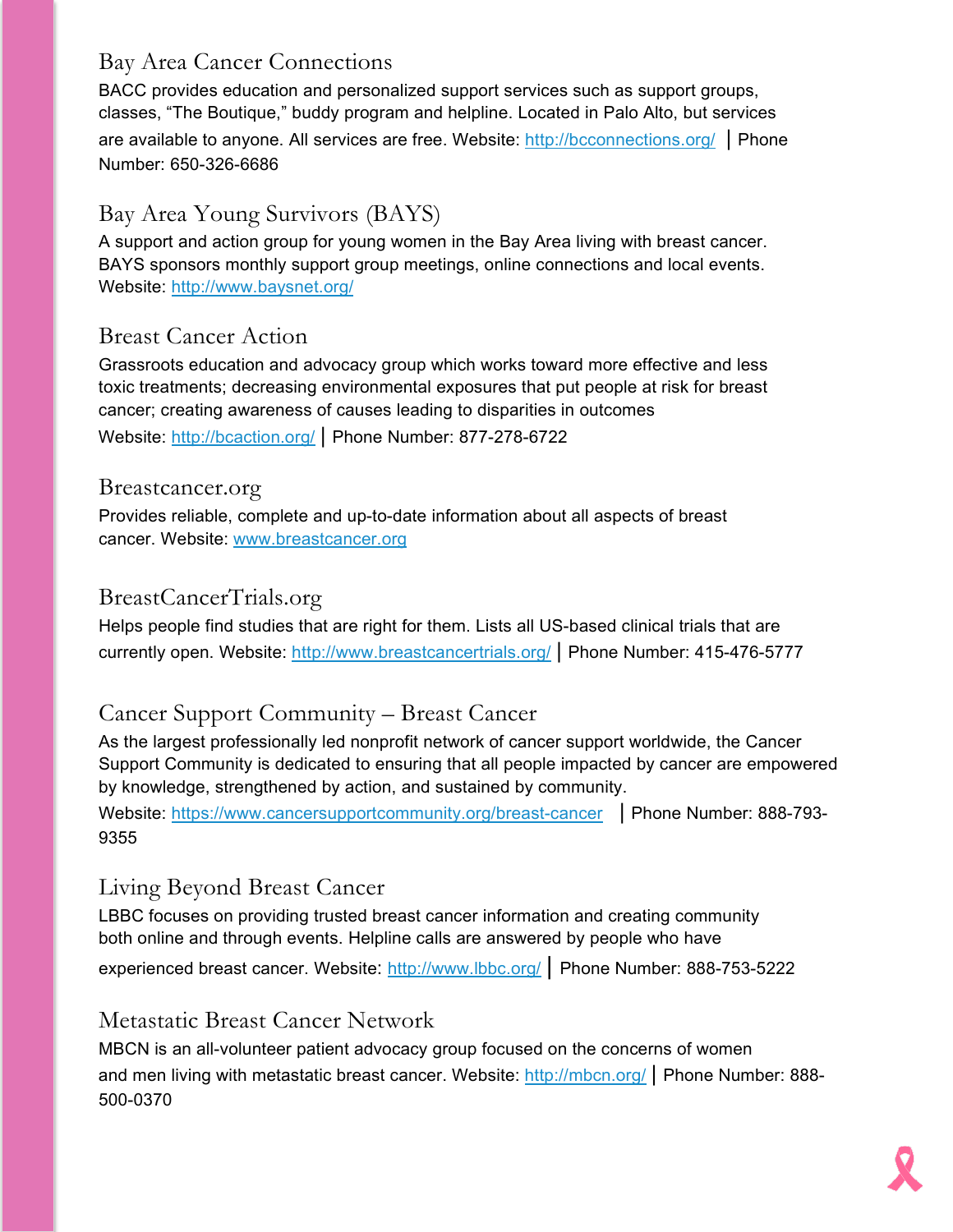#### My BC Team My BC Team is a social network for women facing breast cancer. Website: [www.mybcteam.com](http://www.mybcteam.com/)

# Medline Plus: Trusted Health Information for You – Breast Cancer MedlinePlus is a service of the National Library of Medicine (NLM), the world's largest medical library, which is part of the National Institutes of Health (NIH).

Website: <https://medlineplus.gov/breastcancer.html>

# National Cancer Institute – Breast Cancer

The National Cancer Institute (NCI) is the federal government's principal agency for cancer research and training. NCI is deeply committed to the core values of equity, diversity, and inclusion that allow all staff to reach their potential and fully contribute to the Institute's cancer mission. Website: <https://www.cancer.gov/types/breast>

# National LGBT Cancer Network

The National LGBT Cancer Network works to improve the lives of LGBT cancer survivors and those at risk by: EDUCATING the LGBT community about our increased cancer risks and the importance of screening and early detection; TRAINING health care providers to offer more culturally-competent, safe and welcoming care; and ADVOCATING for LGBT survivors in mainstream cancer organizations, the media and research.

Website: <https://cancer-network.org/about/> | Phone Number: 212-675-2633

# National Lymphedema Network

NLN provides education and guidance to lymphedema patients, health care professionals, and the general public. Website: [www.lymphnet.org|](http://www.lymphnet.org/) Phone Number: 646-722- 7410

#### Sharsheret

Sharsheret supports Jewish women facing breast cancer. Website: [www.sharsheret.org](http://www.sharsheret.org/) | Phone Number: 866-474-2774

# Triple Negative Breast Cancer Foundation

Helpline, forums, news, tips and information. Website: [https://tnbcfoundation.org](https://tnbcfoundation.org/) | Phone Number: 877-880-8622

# YSC (Young Survival Coalition)

Information, support and networking for young women facing breast cancer Website:<http://www.youngsurvival.org/> Phone Number: 877-972-1011